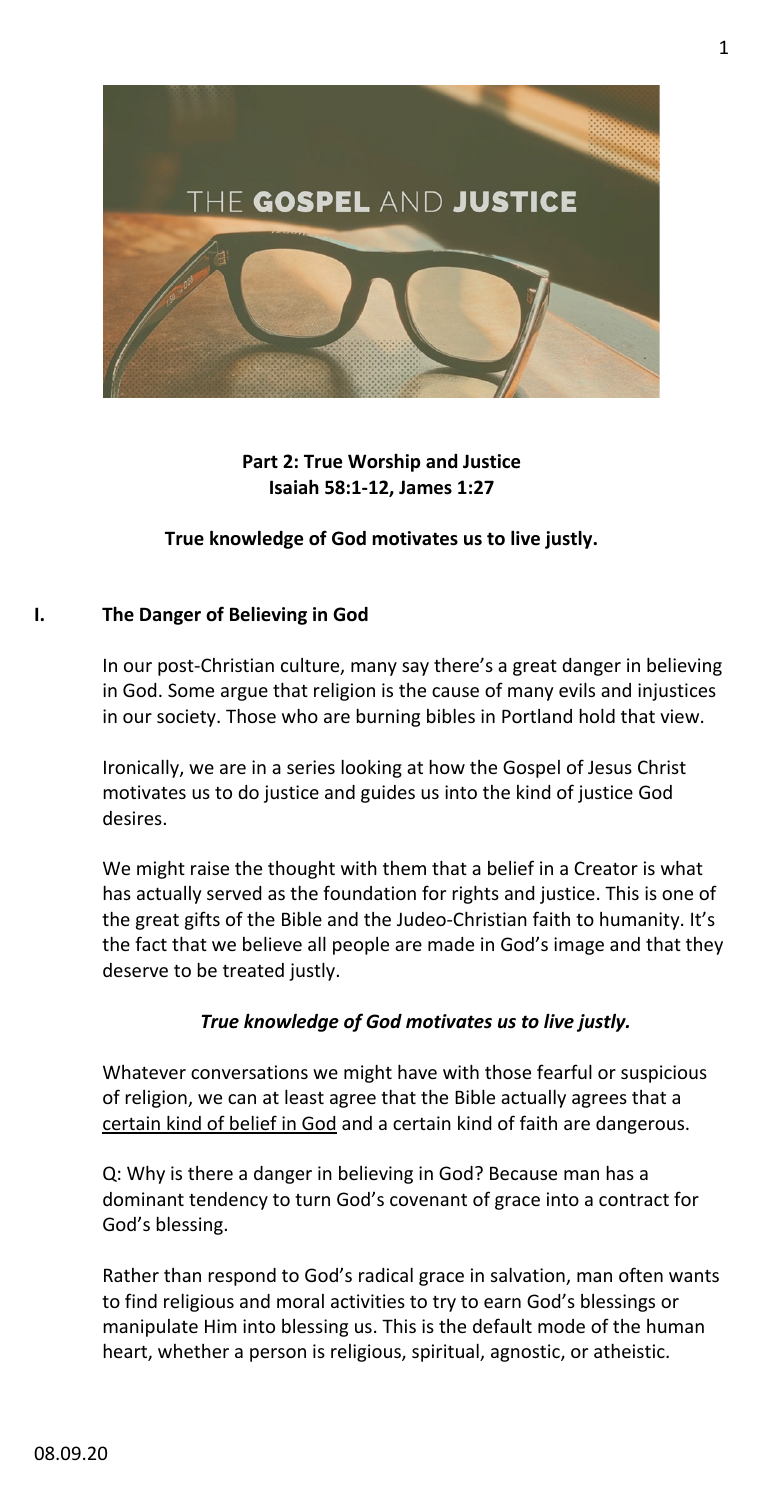This was exactly what the Israelites had done in the covenant relationship with the LORD (see Isaiah 58:1-3).

# **II. True Knowledge of God is to Know His Radical Grace (Jeremiah 9:23-24, James 1:27)**

The Israelites knew Yahweh/the LORD not only as the One great Creator but also as the One great Savior. Their entire relationship as a covenant people was based on God's radical grace in rescuing them from Egyptian slavery and calling them His own people (Exodus 19-20, Deuteronomy 7:7-9).

Example: If I introduce myself to someone, I will likely reveal two things to them – who is most important to me and what I do… this is the way the LORD likes to introduce Himself as well…

God revealed Himself as the God who defends the powerless and the most vulnerable people

(Psalm 149:7-9, Deuteronomy 10:17-18). We saw this last week in the way God uses His power to save us in Jesus Christ.

*He upholds the cause of the oppressed and gives food to the hungry. The Lord sets prisoners free,*

*the Lord gives sight to the blind, the Lord lifts up those who are bowed down, the Lord loves the righteous.*

*The Lord watches over the foreigner and sustains the fatherless and the widow, but he frustrates the ways of the wicked. Psalm 146:7-9*

*For the Lord your God is God of gods and Lord of lords, the great God, mighty and awesome, who shows no partiality and accepts no bribes. 18 He defends the cause of the fatherless and the widow, and loves the foreigner residing among you, giving them food and clothing. Deuteronomy 10:17-18*

The Israelites lifestyle reveals they have not really come to know the Lord because they are not reflecting His character and ethics (Isaiah 58:3b-4, Jeremiah 9:23-24, 22:3).

*This is what the LORD says: "Let not the wise boast of their wisdom or the strong boast of their strength or the rich boast of their riches, but let the one who boasts boast about this: that they have the understanding to know me, that I am the Lord, who exercises kindness, justice and righteousness on earth, for in these I delight," declares the LORD. Jeremiah 9:23-24*

# **III. God's Grace Motivates Us to Live Justly (Isaiah 58:6-7, 9-10)**

True knowledge of God is reflected in the way we live – our priorities and commitments – especially in whether we care about justice for the poor, oppressed, and vulnerable (Isaiah 58:6-7, Luke 11:39-42, James 1:27).